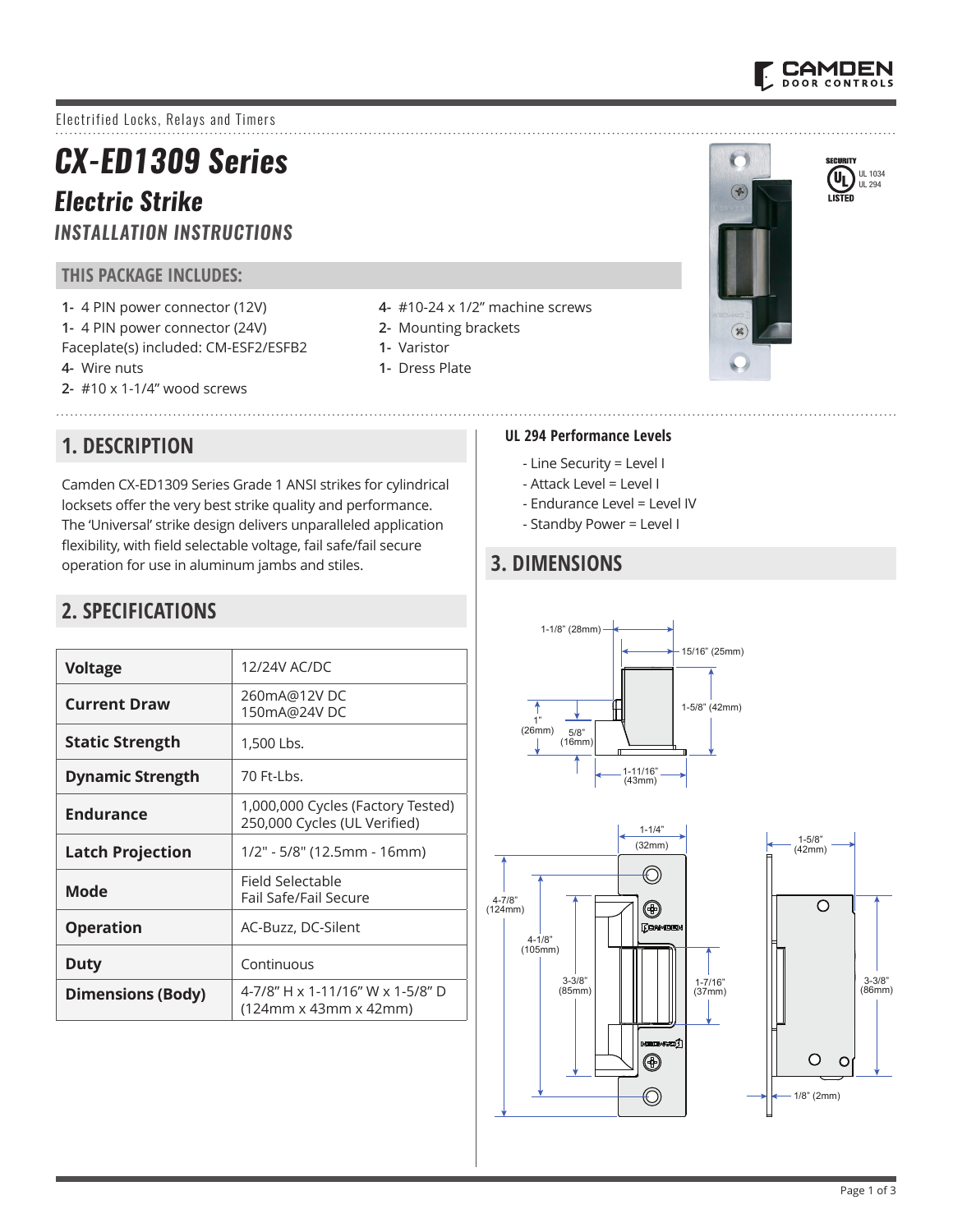#### **4. INSTALLATION**

- 1. Prepare the door jamb as per the appropriate drawing.
- 2. Install mounting brackets to jamb using #10-24 screws and pressed metal nuts. Do not tighten.
- 3. Connect wires coming from the low voltage side of the transformer to wire (black) from strike.



**VERTICAL CENTER LINE**

**Note: The products are intended to be installed in accordance with the installation wiring diagram, mechanical assembly drawings provided with each product, the local authority having jurisdiction (AHJ) and the electric code, NFPA 70. When installed in fail secure mode, the local authority shall be consulted with the regards to the use of possible panic hardware to allow emergency exit from the secure area.**  47 8 ''

The electric door strike shall be installed in such a way and in such a location so as to not impair the operation of an emergency exit device or panic hardware mounted on the door. 31 ''

ESP3B

- 4. Install electric strike jamb by attaching #10-24 screws and lockwashers.
- 5. Secure #10-24 screws holding mounting brackets to jamb.



ESP1B + ESP2B